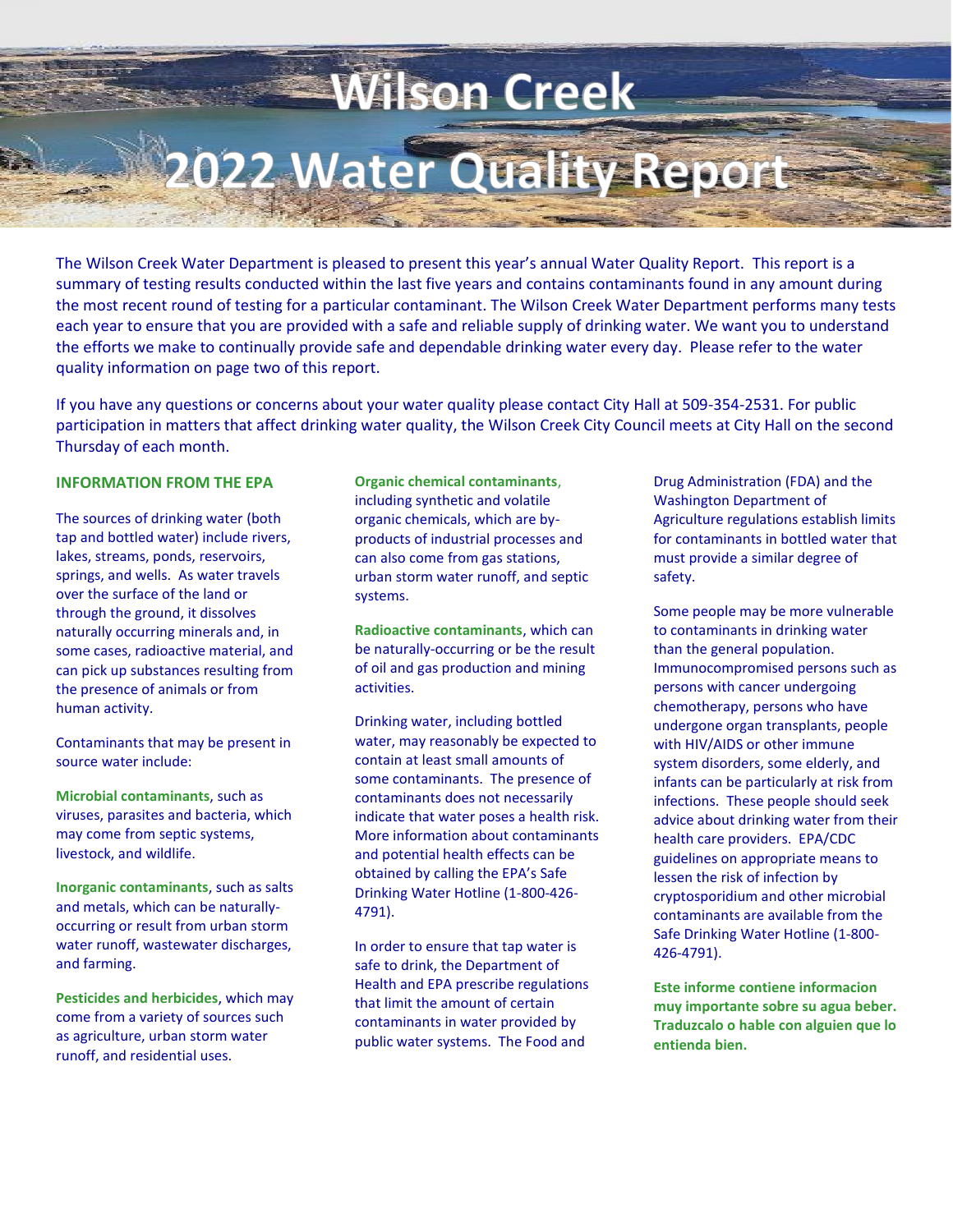# **2021 Water Quality Information**

**Wilson Creek: PWSID #974008**

The water quality information presented in the tables is from the most recent round of testing done in accordance with regulations

| <b>Inorganic Contaminants</b>       |                           |                       |                                            |                               |            |             |                                                                                                                                 |  |  |
|-------------------------------------|---------------------------|-----------------------|--------------------------------------------|-------------------------------|------------|-------------|---------------------------------------------------------------------------------------------------------------------------------|--|--|
| Contaminant                         | <b>Violation</b><br>(Y/N) | Sample<br>Date        | Average<br>Level<br><b>Detected</b>        | Range of<br><b>Detections</b> | <b>MCL</b> | <b>MCLG</b> | Likely Source of Contamination                                                                                                  |  |  |
| Nitrate** (ppm)                     | No                        | May 2021<br>May 2021  | <b>ND (S01)</b><br>3.57 (S03)              | One Sample<br>One Sample      | 10         | 10          | Runoff from fertilizer use; leaching from septic<br>tanks; sewage; erosion of natural deposits                                  |  |  |
| Fluoride (ppm)                      | No                        | May 2019              | 0.32(501)                                  | One Sample                    | 4          | 4           | Erosion of natural deposits; water additive which<br>promotes strong teeth; discharge from fertilizer<br>and aluminum factories |  |  |
| <b>Disinfection Byproducts</b>      |                           |                       |                                            |                               |            |             |                                                                                                                                 |  |  |
| Contaminant                         | Violation<br>(Y/N)        | Sample<br>Date        | <b>Highest</b><br>Level<br><b>Detected</b> | Range of<br><b>Detections</b> | <b>MCL</b> | <b>MCLG</b> | Likely Source of Contamination                                                                                                  |  |  |
| Total Trihalomethanes (ppb)         | No                        | <b>July 2020</b>      | 1.54                                       | One Sample                    | 80         | N/A         | Byproduct of drinking water disinfection                                                                                        |  |  |
| Halo Acetic Acids(ppb)              | No                        | <b>July 2020</b>      | <b>ND</b>                                  | One Sample                    | 60         | N/A         | Byproduct of drinking water disinfection                                                                                        |  |  |
| Lead and Copper - Ten Sites Sampled |                           |                       |                                            |                               |            |             |                                                                                                                                 |  |  |
| Contaminant                         | <b>Violation</b><br>(Y/N) | Sample<br><b>Date</b> | 90 <sup>th%</sup> Level<br>Detected*       | Range of<br><b>Detections</b> | <b>MCL</b> | <b>MCLG</b> | Likely Source of Contamination                                                                                                  |  |  |
| Lead (ppb)                          | No                        | May 2019              | 1.9                                        | $ND - 7.8$                    | 15(AL)     | $\Omega$    | Corrosion of household plumbing<br>systems; erosion of natural deposits                                                         |  |  |
| Copper (ppm)                        | <b>No</b>                 | May 2019              | 0.034                                      | $ND - .086$                   | 1.3(AL)    | 1.3         | Corrosion of household plumbing<br>systems; erosion of natural deposits                                                         |  |  |

\*Lead and Copper 90<sup>th</sup> Percentile: Out of every 10 homes sampled, 9 were at or below this level. Infants and young children are typically more vulnerable to lead in drinking water than the general population. It is possible that lead levels at your home may be higher than that at other homes in the community as a result of materials used in your home's plumbing. If you are concerned about elevated lead levels in your home's water, you may wish to have your water tested. Flush your tap water for 30 seconds to 2 minutes before using tap water to reduce lead content. Additional Information is available from the Safe Drinking Water Hotline, 800-426-4791.

\*\*Nitrate in drinking water at levels above 10 ppm is a health risk for infants of less than six months of age. High nitrate levels in drinking water can cause blue baby syndrome. Nitrate levels may rise quickly for short periods of time because of rainfall or agricultural activity. If you are caring for an infant, you should ask for advice from your local health care provider.

### **Definitions**

| MCL (Maximum Contaminant Level): The highest level of a         |                                |                                |  |
|-----------------------------------------------------------------|--------------------------------|--------------------------------|--|
| contaminant that is allowed in drinking water. MCLs are set as  | ppm: parts per million         | ppb: parts per billion         |  |
| close to the MCLGs as feasible using the best available         |                                |                                |  |
| treatment technology.                                           | One part per million (ppm) is: | One part per billion (ppb) is: |  |
| MCLG (Maximum Contaminant Level Goal): The level of a           |                                |                                |  |
| contaminant in drinking water below which there is no known or  | 3 drops in 42 gallons          | 1 drop in 14,000 gallons       |  |
| expected risk to health. MCLGs allow for a margin of safety.    |                                |                                |  |
| AL (Action Level): The concentration of a contaminant which, if | 1 second in 12 days            | 1 second in 32 years           |  |
| exceeded, triggers treatment or other requirements that a       | 1 penny in \$10,000            | 1 penny in \$10,000,000        |  |
| water system must follow.                                       |                                |                                |  |
| N/A: Not Applicable                                             | 1 inch in 16 miles             | 1 inch in 16,000 miles         |  |
| <b>ND: Not Detected</b>                                         |                                |                                |  |

### **Information about your water…**

Your water is supplied by a primary and a backup well which draw from underground aquifers. Water is pumped up to the two storage reservoirs located north of the school. Each reservoir is capable of storing nearly 250,000 gallons of water. From there distribution is made through over 30,000 feet of water main supplying more than 130 active residential connections. The cost to maintain our system throughout the year usually exceeds \$50,000. This includes electrical use, water tests, salary, excise taxes, audits and routine maintenance.